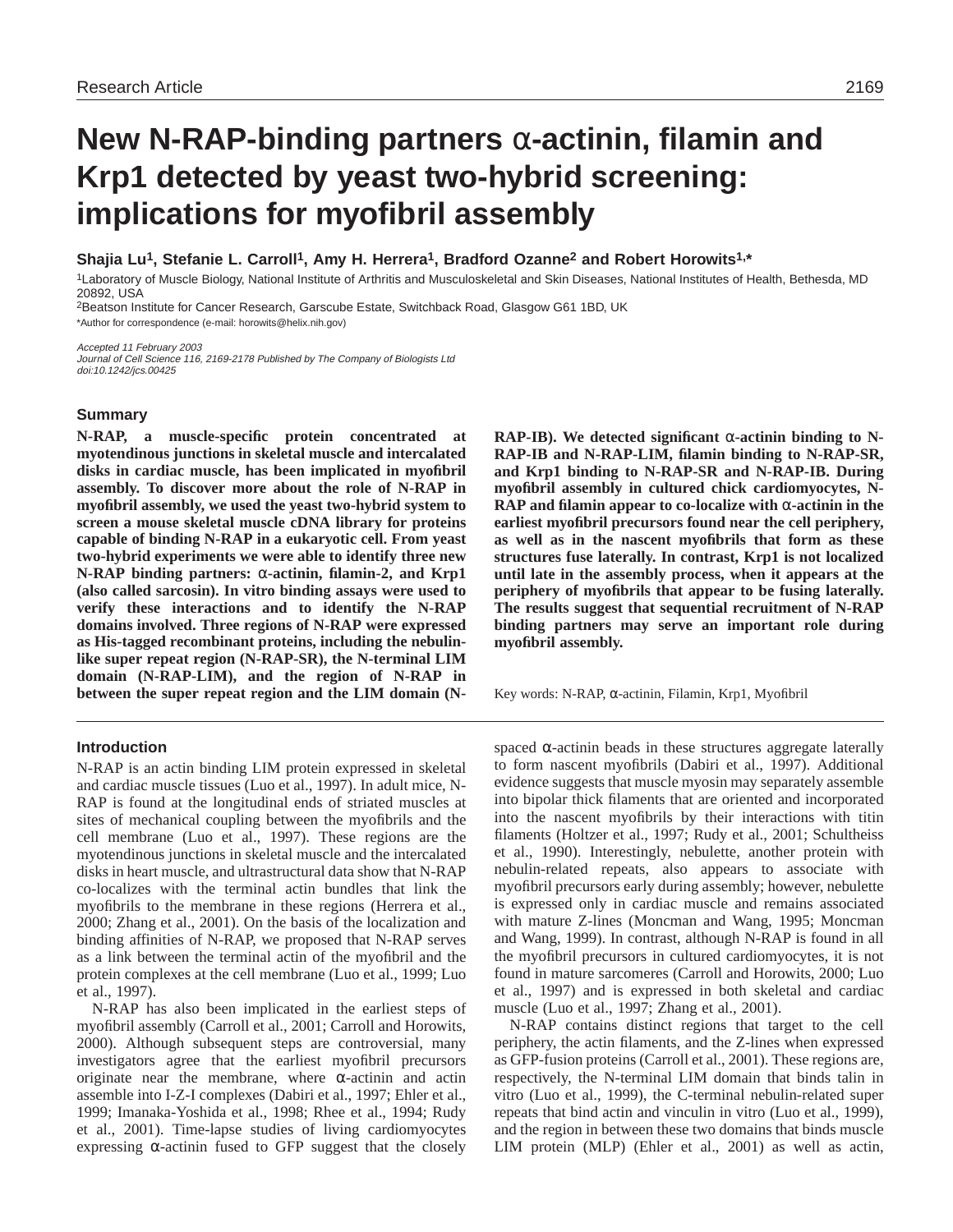# 2170 Journal of Cell Science 116 (11)

although actin binding is ten fold weaker than in the super repeat region (Luo et al., 1999). Overexpression of any of these regions of N-RAP can inhibit myofibril assembly in the cultured cardiomyocytes (Carroll et al., 2001). This functional data led us to propose that N-RAP is an organizing center during the first steps of myofibril assembly, controlling the integration of α-actinin and actin to form the first premyofibril complex at the membrane (Carroll et al., 2001).

To discover more about N-RAP's functions and its involvement in myofibril assembly, we used yeast two-hybrid technology (Bartel and Fields, 1995) to screen a mouse skeletal muscle cDNA library for proteins capable of binding N-RAP in a eukaryotic cell. We found that N-RAP binds α-actinin, filamin and Krp1 in vivo and in vitro, and that filamin and Krp1 appear to associate with myofibrils during different steps of the assembly process, with implications for the molecular mechanism of myofibril assembly.

# **Materials and Methods**

## Constructing the N-RAP bait strain for yeast two-hybrid studies

Yeast two-hybrid experiments were conducted using the Invitrogen Hybrid-Hunter System (Invitrogen, Carlsbad, CA). Total RNA was isolated from adult mouse skeletal muscle and used as the template for cDNA synthesis, as previously described (Herrera et al., 2000). The N-RAP open reading frame was amplified by PCR as previously described (Carroll et al., 2001). The forward primer was 5′-CATA-TGGGAATTCTCCAAGATGAATGTGCAGGCC-3′, and the reverse primer was 5'-TCTCGAGGATCACGGCCGTGTACTTGAATGA-CC-3′; the underlined residues mark *Eco*RI and *Xho*I restriction sites for cloning. The purified PCR product and pHybLex/Zeo plasmid vector (Invitrogen) were double digested with *Eco*RI and *Xho*I, gel purified, mixed and ligated overnight at 4°C using T4 ligase (Stratagene, La Jolla, CA). The ligated products were then transformed into Invitrogen One Shot TOP10 *Escherichia coli* cells and grown overnight on LB plates with Zeocin selection. Single colonies were amplified and plasmids were purified from the cells using the Quantum Prep Plasmid Miniprep Kit (Bio-Rad, Hercules, CA). Plasmids were partially sequenced to verify the integrity of the cloned inserts. The yeast bait strain was created by transforming the pHybLex/Zeo-N-RAP bait plasmid into L40 yeast cells (Invitrogen), which are His<sup>-</sup>, Trp<sup>-</sup>, Ura<sup>+</sup>, Lys<sup>+</sup> and contain the His3 and LacZ reporter genes. Bait strain colonies were tested for autoactivation of the reporter genes by plating on the minimal defined medium and testing for β-galactosidase activity as detailed in the Hybrid-Hunter System instruction manual (Invitrogen). Bait strain colonies exhibiting no autoactivation were selected for use in subsequent experiments.

#### Screening for N-RAP binding partners

A cDNA library derived from mouse skeletal muscle and estimated to contain 7.2×106 independent clones inserted downstream of the B42 transcription activation domain in the prey vector pJG4-5 was obtained from OriGene Technologies (Rockville, MD). This library was screened for N-RAP binding partners using the Invitrogen Hybrid-Hunter yeast two-hybrid system, according to the manufacturer's protocols (Invitrogen). In brief, L40 yeast cells expressing the pHybLex/Zeo-N-RAP bait plasmid were transfected with the mouse skeletal muscle cDNA library. Assays for *LacZ* and *His3* reporter gene activities were performed according to the manufacturer's protocols (Invitrogen). Double transformants and potential binding partners were selected by 3-4 days of growth at 30°C on selective YC plates lacking uracil, lysine, tryptophan, and histidine, and including 300 µg/ml Zeocin; absence of uracil and lysine selects for the L40 yeast strain, whereas Zeocin and absence of tryptophan select for transformants carrying the pHybLex/Zeo bait plasmid and the pJG4-5 prey plasmid, respectively. Omitting histidine selects for putative binding partners by requiring activation of the *His3* reporter gene for growth. The His<sup>+</sup> double transformants were replica-plated for β-galactosidase activity assays.

Activation of the *lacZ* reporter gene was determined using a βgalactosidase filter lift assay as specified in the Hybrid-Hunter instruction manual (Invitrogen). Yeast colonies growing on selective media were transferred to nitrocellulose and lysed by freezing in liquid nitrogen for 1 minute. After thawing at room temperature for 1 minute, the nitrocellulose filters were placed, yeast colonies up, onto sterile Whatman #1 filter paper soaked in 1.5 ml of Z buffer (60 mM Na2HPO4, 40 mM NaH2PO4, 10 mM KCl, 1 mM MgSO4, pH 7.0) containing 1 mg/ml X-gal. The filters were incubated at 30°C for 30-60 minutes; a blue color in this assay indicates strong activation of the *LacZ* reporter gene in the corresponding colony. Colonies that were positive for both histidine prototrophy and βgalactosidase activity were chosen as putative positive clones for further study.

The plasmids from initial positive clones were isolated from yeast cells using the YEASTMAKER Yeast Plasmid Isolation Kit (Clontech, Palo Alto, CA) and the cDNA inserts from all plasmids encoding candidate interacting proteins were amplified by PCR using the Advantage 2 PCR Kit (Clontech). The pJG4-5 forward (5′-GATG-CCTCCTACCCTTATGATGTGCC-3′) and reverse (5′-GGAGACTT-GACCAAACCTCTGGCG-3′) primers were used for amplifying the cDNA inserts. The following amplification cycles were utilized: 1 cycle at 95°C for 1 minute; 35 cycles at 95°C for 30 seconds then 68°C for 3 minutes; and 1 cycle at 68°C for 3 minutes. 10 µl samples of the PCR product were electrophoresed on a 0.8% agarose gel to confirm the insert for each individual clone and to verify the homogeneity of the plasmid preparation.

Aliquots of 10 µl of each amplified insert were double-digested with the frequent-cutter restriction enzymes *Alu*I and *Hae*III (Roche Diagnostics, Indianapolis, IN) in a 25 µl reaction. The digested samples were electrophoresed on Novex 4-20% polyacrylamide TBE gels (Invitrogen). Clones with identical insert sizes and restriction digest patterns were identified as probable identical clones of a single transcript, and representative clones were selected from each group for further characterization.

Plasmids from one or more representative clones from each group were transfected into One Shot TOP10 Chemically Competent *E. coli* cells (Invitrogen), amplified, and isolated using the S.N.A.P. Miniprep Kit (Invitrogen). The plasmids were reintroduced into yeast cells carrying either the pHybLex/Zeo-N-RAP bait plasmid or the negative control, the pHybLex/Zeo-Lamin bait plasmid (Invitrogen, Inc., Carlsbad, CA). The doubly transfected yeast cells were assayed for *His3* and *LacZ* reporter gene activities as detailed above. Clones resulting in specific activation of both reporter genes in the presence of pHybLex/Zeo-N-RAP but not in the presence of pHybLex/Zeo-Lamin were end-sequenced at Lofstrand Labs Limited (Gaithersburg, MD).

#### **Antibodies**

Rabbit polyclonal antibodies against N-RAP (Luo et al., 1997) and Krp1 (Spence et al., 2000) have been previously described. Polyclonal antibody against LexA was obtained from Invitrogen (Carlsbad, CA). Monoclonal antibodies against sarcomeric  $\alpha$ -actinin, monoclonal and polyclonal antibodies against chicken gizzard filamin, and rhodaminelinked rabbit anti-mouse antibody were obtained from Sigma (St. Louis, MO). Horseradish peroxidase-linked donkey anti-rabbit and anti-mouse whole antibodies and FITC-linked donkey anti-rabbit antibody were purchased from Amersham Biosciences (Piscataway, NJ). FITC-linked donkey anti-goat (F(ab)2 fragment) was purchased from Jackson Immunoresearch Laboratories (West Grove, PA).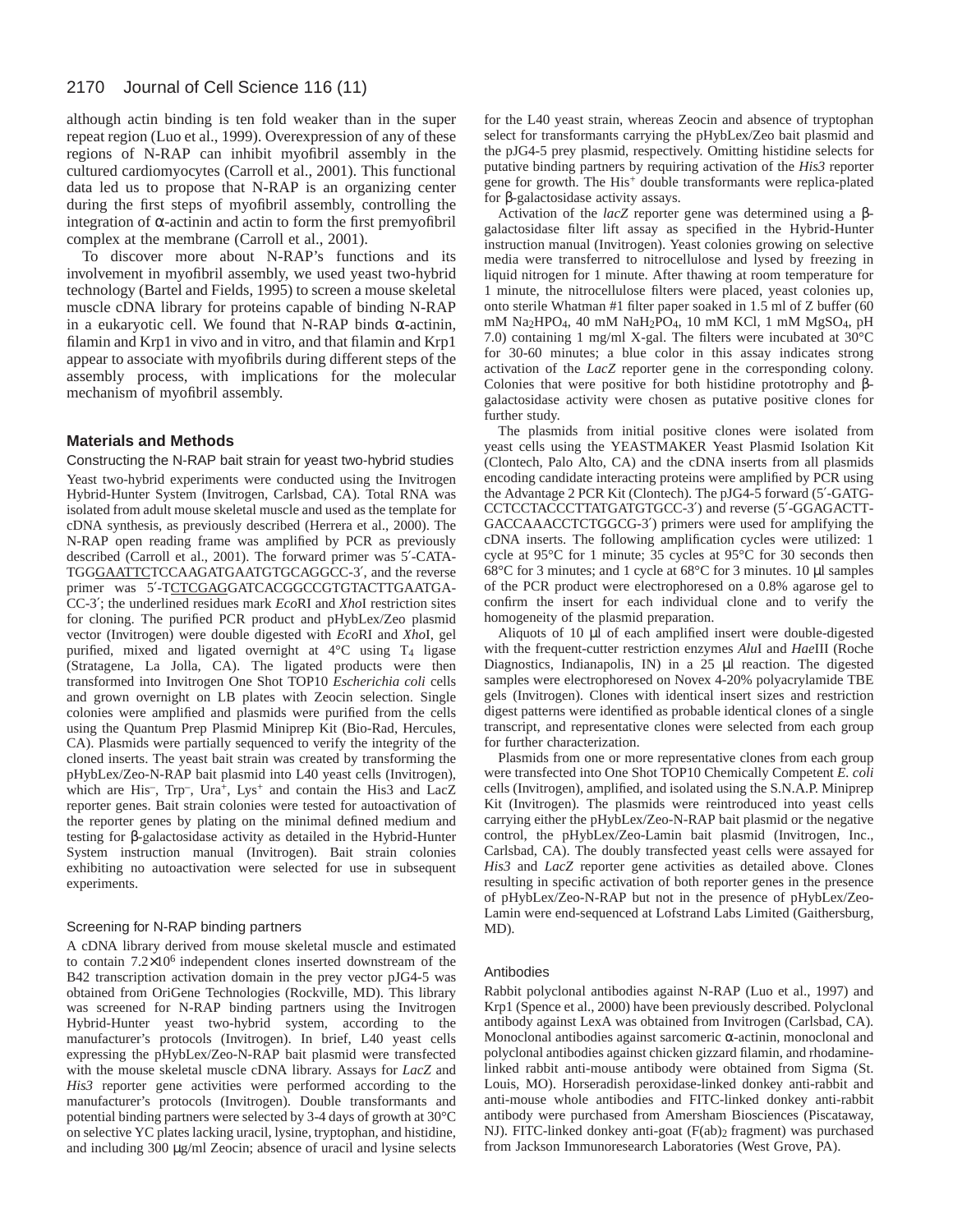#### Gel electrophoresis and immunoblotting

Single yeast colonies were grown in 5 ml of YPAD Z300 medium (YPD medium [Clontech, Palo Alto, CA] with the addition of 300 µg/ml Zeocin and 0.1 mg/ml adenine) overnight at 30°C. Cells were pelleted, washed with water, frozen on dry ice for one hour, and then mixed with 100 µl of 425-600 µm acid washed glass beads (Sigma) and 130 µl of complete cracking buffer (8 M urea, 5% SDS, 40 mM tris-HCL pH 6.8, 0.1 mM EDTA, 1% β-mercaptoethanol, 4.4 mM PMSF, 6% protease inhibitor cocktail [Sigma]); the cells were incubated at 75°C for 10 minutes and then broken by high speed vortexing for 1 minute. The cell lysate was centrifugated at 16,000 *g* for 5 minutes in a benchtop centrifuge. The supernatant was diluted 1:1 with 2% SDS, 20% glycerol, 140 mM β-mercaptoethanol, and 0.05% bromophenol blue. Samples were boiled for 4 minutes and 10 µg per lane was electrophoresed on a Novex NuPage 3-8% polyacrylamide tris-acetate gel (Invitrogen). After gel electrophoresis, the proteins were transblotted onto polyvinylidenedifluoride (PVDF) paper. The PVDF blots were incubated in a blocking solution of 10% non-fat dry milk and 0.2% tween-20 in phosphate buffered saline (PBS, pH 7.4) for 1 hour at room temperature. The recombinant proteins were detected by primary polyclonal antibodies against N-RAP and LexA followed by horseradish peroxidase conjugated antirabbit Ig; the N-RAP and LexA primary antibodies were diluted in blocking buffer 1:5000 and 1:1000, respectively, and secondary antibody was diluted in blocking buffer 1:5000. The incubations with primary antibodies were carried out at 4°C overnight and with the secondary antibody for one hour at room temperature. Bound antibodies were detected by enhanced chemiluminescence using the ECL western blotting system (Amersham Biosciences).

#### Bacterial expression of recombinant proteins

Three regions of mouse N-RAP (N-RAP-IB, N-RAP-LIM, N-RAP-SR) as well as chloramphenicol acetyltransferase (HIS-CAT) were expressed as N-terminal histidine-tagged recombinant proteins in *E. coli* and purified as previously described (Luo et al., 1999; Zhang et al., 2001).

Rat Krp1 was expressed and purified as a fusion protein containing an N-terminal GST-tag using the GST Gene Fusion System (Amersham Biosciences) according to the manufacturer's protocol. The full-length open reading frame of rat Krp1 was PCR amplified as previously described (Spence et al., 2000) and cloned into the *Eco*RI site of the pGex-2TK plasmid. In brief, the pGex-2TK-Krp1 plasmid was transformed into BL21 host *E. coli* cells (Invitrogen). Bacterial cells harboring the expression plasmids were cultured in 2 L of  $2 \times \text{YT}$  medium with 100  $\mu$ g/ml ampicillin at 37°C. Three hours later the expression of Krp1-GST was induced by the addition of isopropyl thio-β–D-galactoside (IPTG) to a final concentration of 0.2 mM at 24°C followed by an additional 3 hours of incubation. Cells were pelleted after induction by centrifugation at 4000 *g* for 15 minutes at 4°C and resuspended in 1/10 culture volume of cellytic B (Sigma) with 10 mg/ml lysozyme, 1 mM PMSF and 0.02 µM leupeptin (Sigma). The cells were then sonicated for 20 seconds in a Branson Sonifier 250 sonicator (Branson Ultrasonics, Danbury, CT) followed by end to end shaking at 4°C for 10 minutes to fully extract the cells. The homogenates were centrifuged at 30,000 *g* for 15 minutes at 4°C. GST-tagged Krp1 fusion proteins were purified directly from supernatants using the affinity matrix Glutathione Sepharose 4B (Amersham Biosciences) according to the manufacturer's protocol.

After purification of the recombinant protein, the GST tag was removed by overnight digestion at 22°C with thrombin (Amersham Biosciences) at 10 cleavage units/mg fusion protein in elution buffer (10 mM glutathione, 50 mM Tris-HCl, pH 8.0); cleavage was followed by extensive dialysis against  $1 \times PBS$  and column purification on Glutathione Sepharose 4B. The purified Krp1 proteins were found in the flow-through. Purified GST-tagged fusion proteins as well as purified Krp1 proteins after thrombin cleavage were analyzed by gel electrophoresis and immunoblotting as described above using anti-Krp1 polyclonal antibody.

## Filamin binding to blotted proteins

Gel overlay binding assays were performed as previously described (Zhang et al., 2001). His-tagged N-RAP recombinant proteins were electrophoresed under denaturing conditions and blotted to PVDF membranes. After washing and blocking, the membranes were incubated overnight at  $4^{\circ}$ C with 10  $\mu$ g/ml (0.04  $\mu$ M total monomer) chicken gizzard filamin (Research Diagnostics, Flanders, NJ) in binding buffer (100 mM KCl, 50 mM Tris-HCl [pH 7.4], 1 mM EGTA, 2 mM MgCl2, 2 mM ATP, 0.3 mM dithiothreitol [DTT], and 0.2% Tween-20). Bound filamin was detected by primary monoclonal antibody against chicken gizzard filamin (Sigma) followed by horseradish peroxidase conjugated anti-mouse antibody (Amersham Biosciences); the primary and secondary antibodies were diluted 1:1000 and 1:2000, respectively, in binding buffer. The ECL western blot system was used for detection of bound antibody (Amersham Biosciences).

#### Krp1, filamin and  $\alpha$ -actinin binding to N-RAP proteins immobilized on Ni-NTA agarose beads

Ni-NTA magnetic agarose beads (Qiagen, Valencia, CA) were used to immobilize histidine-tagged proteins in binding assays performed according to the manufacturer's protocol. In brief, 30 µg of histidine-tagged recombinant proteins (His-N-RAP-SR, His-N-RAP-LIM, His-N-RAP-IB, His-CAT) were incubated with 100 µl of Ni-NTA magnetic agarose beads for 1.5 hours at room temperature under denaturing conditions (8 M urea, 0.1 M NaH2PO4, 0.01 M Tris-Cl, 0.005% Tween 20, pH 8.0). The recombinant proteins immobilized on the Ni-NTA matrix were renatured by sequential incubations in 4 M, 2 M, 1 M, and 0 M urea in phosphate buffer (0.1 M NaH2PO4, 0.01 M Tris-Cl, 0.005% Tween 20, pH 8.0) over a period of 2 hours. They were then incubated with potentially interacting biomolecules (Krp1, filamin or  $\alpha$ -actinin) at final monomer concentrations of 2.5  $\mu$ g/ml (0.037  $\mu$ M), 33  $\mu$ g/ml (0.13 µM) and 33 µg/ml (0.33 µM), respectively. Purified chicken gizzard filamin was purchased from Research Diagnostics (Flanders, NJ) and purified rabbit skeletal muscle  $\alpha$ -actinin was purchased from Cytoskeleton (Denver, CO). The binding reactions were incubated with shaking overnight at 4°C in interaction buffer (100 mM KCl, 50 mM Tris-HCl, 1 mM MgCl2, 2 mM ATP, 2.8 mM βmercaptoethanol, 0.005% Tween-20, 10 mM imidazole, pH 7.5). The Ni-NTA agarose beads were washed 4×15 minutes in interaction buffer to remove unbound proteins and then analyzed by gel electrophoresis and immunoblot detection of Krp1, filamin, or  $\alpha$ actinin. Polyclonal antibody against Krp1 was used followed by horseradish peroxidase conjugated anti-rabbit antibody (Amersham Biosciences); the primary and secondary antibodies were diluted 1:2500 and 1:5000, respectively. Monoclonal antibodies against  $\alpha$ actinin and filamin were used followed by horseradish peroxidase conjugated anti-mouse antibody (Amersham Biosciences); the primary and secondary antibodies were diluted 1:1000 and 1:2000, respectively. The ECL western blot system was used for detecting bound antibody (Amersham Biosciences).

#### Culture of embryonic chick cardiomyocytes

Primary cardiomyocyte cultures were prepared from 7-10-day-old chick embryos, fixed in 4% formaldehyde, and permeabilized with Nonidet-P-40 as previously described (Carroll and Horowits, 2000). Cells were blocked with 5% normal serum (Sigma) in PBS for 30 minutes. For N-RAP/ $\alpha$ -actinin and Krp1/ $\alpha$ -actinin double staining, normal goat serum was used; for filamin/α-actinin double staining,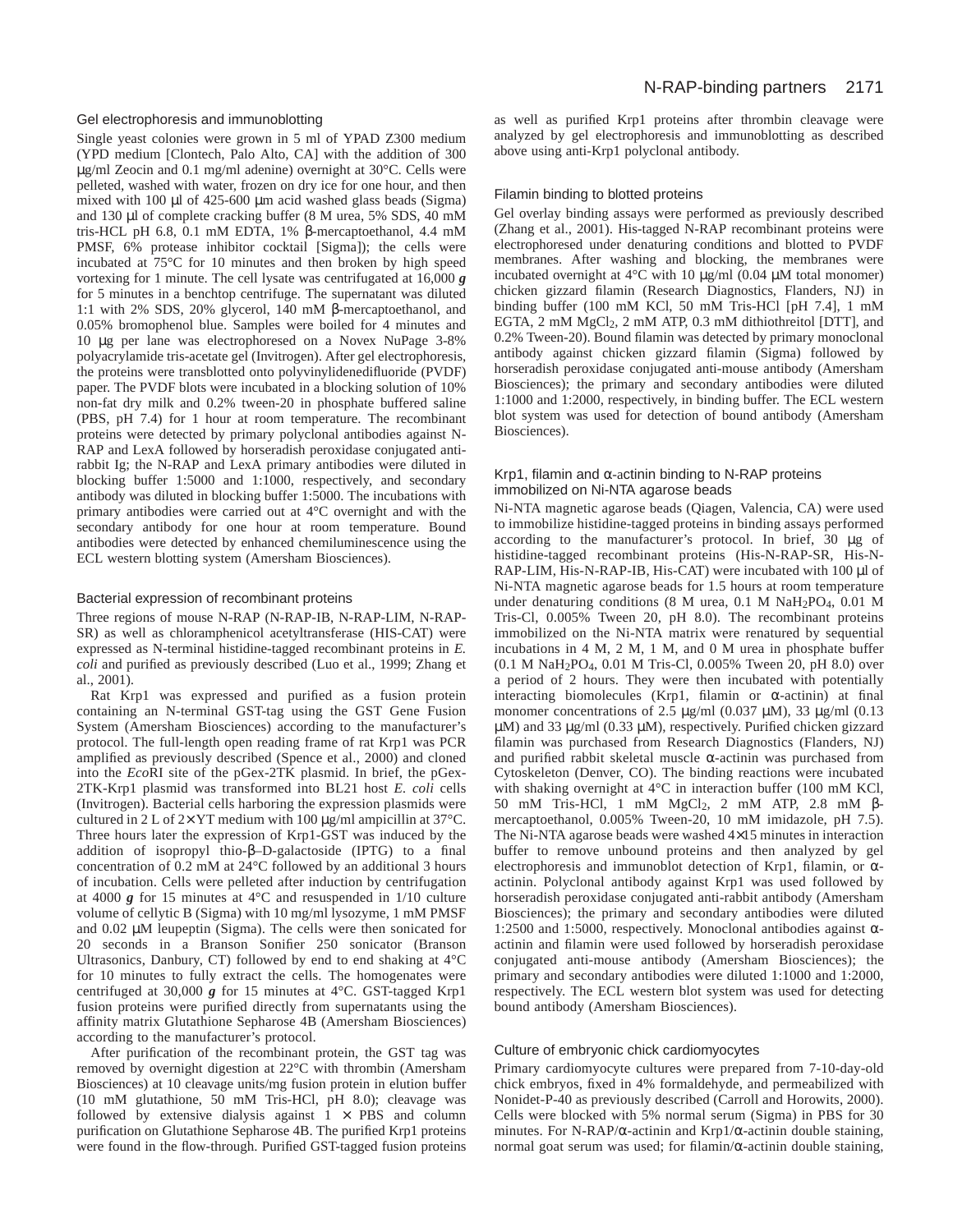#### 2172 Journal of Cell Science 116 (11)

normal donkey serum was used. After blocking, cells were exposed to primary polyclonal antibodies against N-RAP, Krp1, or filamin at a dilution of 1:1000. These antibody exposures were followed by exposure to a monoclonal antibody against sarcomeric  $\alpha$ -actinin at a dilution of 1:2000. The N-RAP and Krp1 antibodies were detected using a donkey anti-rabbit FITC-linked secondary antibody at a dilution of 1:100; the filamin antibody was detected using a donkey anti-goat FITC-linked secondary antibody (F(ab)2 fragment; Jackson Immunoresearch Laboratories) at a dilution of 1:100; and the α-actinin antibody was detected using a rhodamine-linked rabbit anti-mouse secondary antibody at a dilution of 1:500. All antibody incubations were for 1 hour at 37°C in PBS. Vectashield (Vector Laboratories, Burlingame, CA) was added to each well to prevent photobleaching. Cardiomyocytes were observed with a Zeiss Axiovert 135 microscope equipped for incident-light fluorescence and phase contrast microscopy using a 63× oil immersion objective with a numerical aperture of 1.25. The appropriate filters for either flourescein or rhodamine fluorescence were used. Images were collected using a Photometrics CoolSnap fx CCD camera (Roper Scientific, Tucson, AZ) interfaced with a Power Macintosh computer.

In order to objectively evaluate co-localization, raw images were composited by storing the rhodamine and fluorescein signals as red and green channels of a single image and then processed using a Macintosh computer. Fluorescent images were inverted and the diffuse background staining of each channel was subtracted with a 2D-rolling ball algorithm with radius set to 50 pixels  $(5.5 \mu m)$ using the public domain NIH Image program [developed at the US National Institutes of Health and available on the NIH website (http://rsb.info.nih.gov/nih-image/)]. After background subtraction, images were inverted and data in each channel were rescaled to occupy the entire dynamic range using Adobe Photoshop software (Adobe Systems, San Jose, CA). Images are presented as separated or overlayed red and green channels. In addition, double staining was further demonstrated by multiplying the background subtracted and rescaled red and green channels to produce a new greyscale image; if a pixel is black (0) in either channel, the result is black in the multiplied image. Therefore, only areas that are fluorescent in both channels are visualized in the multiplied image.

# **Results**

# Searching For N-RAP binding partners using the yeast two-hybrid system

We used the yeast two-hybrid technique to identify previously unknown N-RAP binding partners. The previously identified 3.5 kb mouse N-RAP open reading frame was inserted downstream of the LexA DNA-binding domain in the bait vector pHybLex/Zeo to form the bait plasmid. L40 yeast cells transfected with the bait plasmid expressed the full-length LexA-N-RAP fusion protein, which was detected by either anti-N-RAP or anti-LexA antibody on immunoblots (Fig. 1). The anti-LexA antibody also detected the LexA-lamin fusion protein and unfused LexA in yeast cells transfected with the corresponding plasmids (Fig. 1). Bait strain colonies were screened for autoactivation of the *His3* and the *LacZ* reporter genes; bait colonies that exhibited histidinedependent growth and no β-galactosidase activity were selected for use in the two-hybrid screen for N-RAP binding partners.

The bait strain expressing LexA-N-RAP was transfected with a mouse skeletal muscle cDNA library in which the inserts were expressed as fusion proteins with the B42 transcription



**Fig. 1.** Lysates from bait L40 yeast strains carrying plasmids encoding the indicated fusion proteins were analyzed for protein expression by immunoblot. LexA fusion proteins were detected using anti-LexA or anti-N-RAP antibodies, as indicated. The results show that the bait strain expressed an intact LexA-N-RAP fusion migrating at 170 kDa, whereas unfused LexA protein migrated at 26 kDa on SDS-PAGE. Also shown are results from a LexA-lamin fusion construct migrating at 35 kDa and used as a negative control for N-RAP binding experiments.

activation domain. Screening 7.2×10<sup>6</sup> cDNA clones led to the identification of 450 double transformants exhibiting βgalactosidase activity and histidine prototrophy. Of these, 90 were randomly selected for further study. PCR and restriction digest analysis of these 90 clones indicated that many were identical, allowing us to create 35 unique groups containing 68 of the clones for further study. The remaining 32 clones were found to contain multiple inserts or no inserts. One or more representatives from each of the 35 groups were tested for specific activation of the reporter genes. Each of the plasmids isolated from these colonies activated both reporter genes when re-introduced into the N-RAP bait strain. However, representatives from 23 of these groups also activated one or both of the reporter genes when introduced into the lamin bait strain, suggesting nonspecific activation. The remaining 12 groups contained 33 clones exhibiting specific positive binding activity for N-RAP in the yeast two-hybrid system. Endsequencing and comparison to the GenBank database identified 15 of these clones as encoding filamin-2 (also called filamin-C or gamma-filamin) (Thompson et al., 2000; van der Ven et al., 2000b; Xie et al., 1998), 11 clones as encoding Krp1 (also called sarcosin) (Spence et al., 2000; Taylor et al., 1998), and four of these clones as encoding α-actinin-3 (Beggs et al., 1992; Mills et al., 2001).

End-sequenceing indicated that the 11 Krp1 clones and the four α-actinin-3 clones isolated all contained the full-length open reading frames of their respective proteins. In contrast, the 15 filamin-2 clones isolated were C-terminal clones of varying lengths (Fig. 2). The shortest filamin clone encodes Ig repeats 20-24 and includes a short hinge region between repeats 23 and 24, demonstrating that N-RAP binds this Cterminal region of filamin.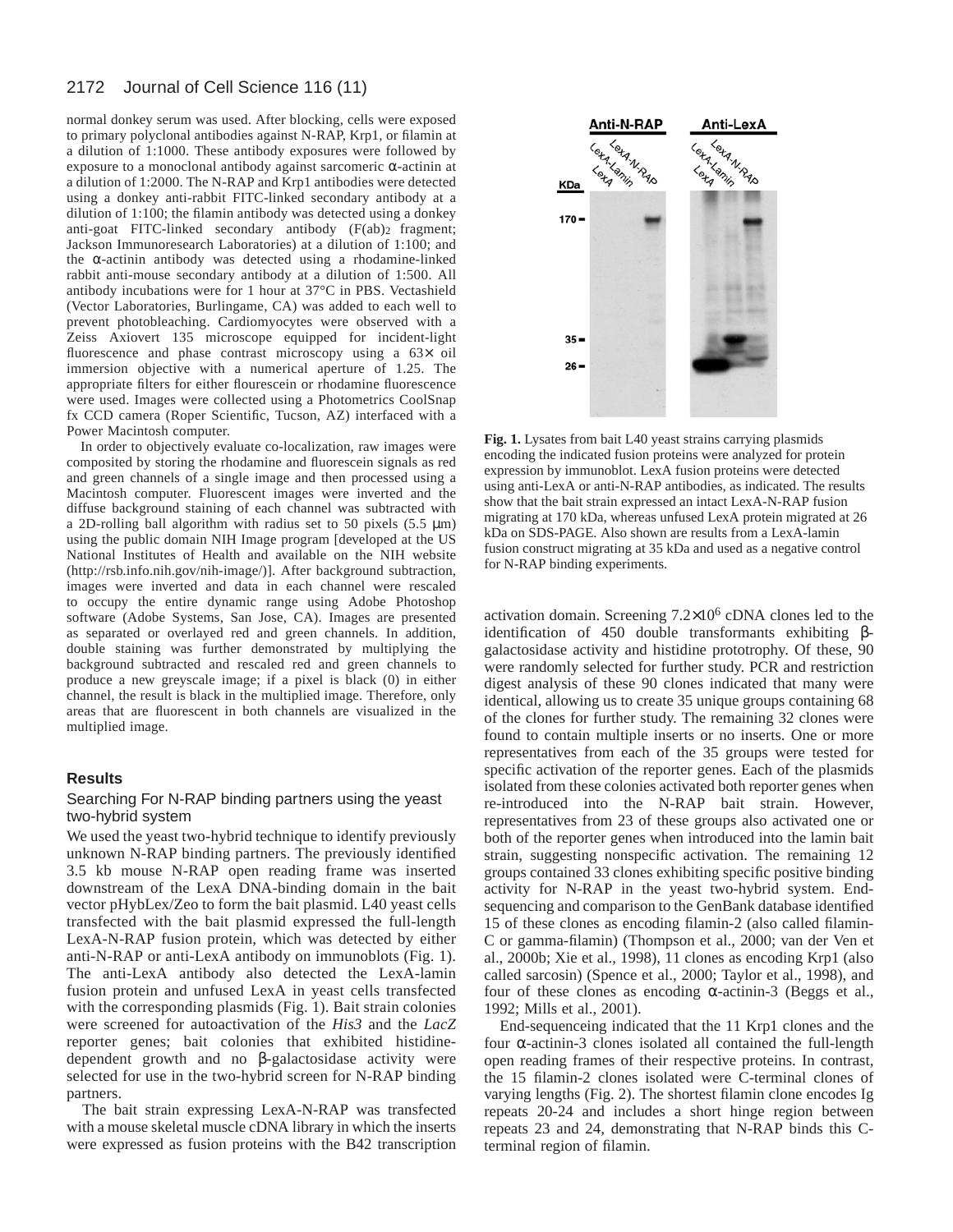

Interaction of N-RAP domains with new binding partners in vitro

We used recombinant histidine-tagged N-RAP fragments immobilized on PVDF filters or on magnetic Ni-NTA beads to assay binding activity to the putative binding partners identified in the yeast two-hybrid screen. These assays verified the results of the in vivo screen and identified the specific N-RAP domains mediating the protein-protein interactions.

Fig. 3A illustrates the regions of N-RAP expressed as histidine-tagged fusion proteins for use in binding assays. When muscle  $\alpha$ -actinin was incubated with the recombinant N-RAP fragments captured on magnetic Ni-NTA beads, we observed significant binding to the N-RAP LIM domain and to N-RAP-IB; in contrast, no binding was observed to either the N-RAP super repeats or the histidine-tagged CAT proteins (Fig. 3B,C). The results confirm the specificity of  $\alpha$ -actinin binding previously observed in a gel overlay assay (Zhang et al., 2001).

Fig. 4 illustrates binding of purified filamin to recombinant N-RAP fragments in both the gel overlay assay (Fig. 4A,B) and the Ni-NTA beads assay (Fig. 4C,D). Both methods demonstrate that filamin binds to the N-RAP super repeats, but does not interact with the N-RAP LIM domain or with N-RAP-IB. The small signals detected for filamin binding to these latter two constructs are similar to those for binding to the His-CAT control proteins, suggesting some nonspecific interaction with the histidine tags present in the recombinant proteins.

Fig. 5 illustrates the purity of the GST-Krp1 fusion protein before and after removal of the GST tag with thrombin; total protein stained with coomassie blue (Fig. 5A) and the immunoblot detected with anti-Krp1 antibody (Fig. 5B) are shown. The results show that purified Krp1 migrates as a single band at the molecular weight predicted from the cDNA sequence. After removal of the GST tag, purified Krp1 was assayed for binding to recombinant N-RAP fragments immobilized on Ni-NTA beads (Fig. 5C,D); the results clearly show that Krp1 binds to N-RAP super repeats and N-RAP-IB, but does not bind the N-RAP LIM domain. We also attempted to assay Krp1 binding to N-RAP fragments using the gel overlay assay. However, control experiments demonstrated that the anti-Krp1 antibody detected the histidine-tagged N-RAP LIM domain, as well as the His-CAT control protein. Because the N-RAP fragments and any binding partners are colocalized on the membrane in the blot overlay assay, the apparent cross-reaction of the antibody with the recombinant tag precluded its use for assaying Krp1 binding to N-RAP fragments.

**Fig. 2.** Schematic representation of human filamin-2 domain structure (Thompson et al., 2000; van der Ven et al., 2000b; Xie et al., 1998), indicating the 24 Ig repeats, the actin binding domain, and the hinge region. The regions encoded by the mouse filamin-2 cDNA clones isolated in the yeast two-hybrid screen for N-RAP binding partners are shown below. Restriction enzyme analysis placed the 15 clones into seven groups of 1-6 clones each, and a total of eight of these clones were end-sequenced. The shortest mouse clones align with Ig repeats 20-24 of the human filamin-2 protein.

# Localization of N-RAP binding partners during myofibril assembly

We studied the localization of N-RAP and its newly identified binding partners during myofibril assembly in primary cultures of embryonic chick cardiomyocytes. Because α-actinin is an informative marker for all known myofibril precursors as well as for the mature myofibrils, we double stained cardiomyocytes



**Fig. 3.** (A) Schematic diagram showing the domain organization of N-RAP (top), along with the regions of N-RAP expressed as histidine-tagged fusion proteins. Numbers refer to amino acid residues from the full-length mouse N-RAP open reading frame (Luo et al., 1997). (B)  $\alpha$ -actinin binding to N-RAP recombinant proteins immobilized on Ni-NTA agarose beads were analyzed by SDS-PAGE. (C) Duplicate loadings were blotted and probed with  $\alpha$ actinin antibody. The antibody specifically detects  $\alpha$ -actinin binding to N-RAP-IB and N-RAP-LIM, but does not detect any α-actinin binding to N-RAP-SR or to the His-CAT control proteins.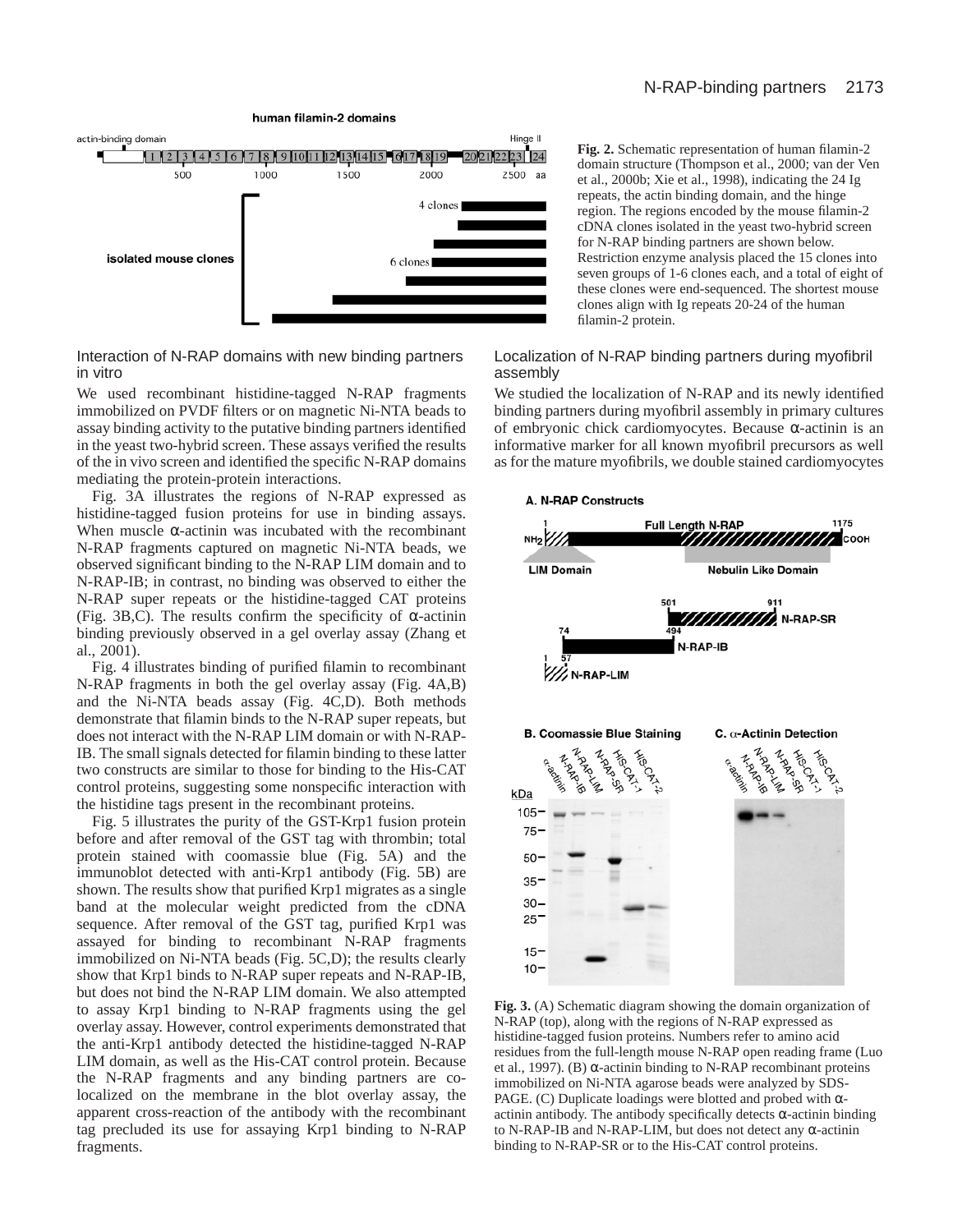

**Fig. 4.** (A,B) Filamin binding to blotted proteins. Duplicate loadings were used (A) for total protein detection with Coomassie blue and (B) for immunoblot detection of bound filamin. Lanes were loaded with purified proteins as indicated. The histidine-tagged CAT proteins (HIS-CAT-1, HIS-CAT-2) served as negative controls. Significant filamin binding to recombinant N-RAP-SR was observed. (C,D) Filamin binding to N-RAP recombinant proteins immobilized on Ni-NTA agarose beads. Duplicate loadings were used (C) for total protein detection with Coomassie blue and (D) for detection of bound filamin. Significant filamin binding to recombinant N-RAP-SR was observed.

for α-actinin and either N-RAP, filamin, or Krp1. Fig. 6A,B show that N-RAP is concentrated along the periphery of the cell where closely spaced  $\alpha$ -actinin dots are found. The punctate  $\alpha$ -actinin staining in these regions (Fig. 6A) is characteristic of early myofibril precursors (Dabiri et al., 1997; Ehler et al., 1999; Imanaka-Yoshida et al., 1998; Rhee et al., 1994; Rudy et al., 2001). In contrast, the N-RAP staining in these regions is more patchy and diffuse (Fig. 6B); nevertheless, N-RAP staining overlays the punctate α-actinin staining at the periphery of the cardiomyocyte (Fig. 6C,D). The results suggest that N-RAP is a component of the premyofibril that extends beyond the Z-bodies identified by punctate  $\alpha$ actinin staining. N-RAP also appears to be concentrated in



**Fig. 5.** (A,B) Purified Krp1. Duplicate loadings were used for detection (A) of purified proteins with Coomassie blue and (B) of Krp1 by immunoblot. Lanes were loaded with affinity purified GST-Krp1, and the purified Krp1 and GST following thrombin cleavage. (C,D) Krp1 binding to N-RAP recombinant proteins immobilized on Ni-NTA agarose beads. Duplicate loadings were used (C) for total protein detection with Coomassie blue and (D) for detection of bound Krp1. Significant Krp1 binding to recombinant N-RAP-SR and N-RAP-IB was observed.

regions where narrow sarcomeres appear to be fusing laterally to form broader myofibrils (Fig. 6E-H).

Like N-RAP, filamin is found in large regions of premyofibrils along the cell preiphery, exhibiting a diffuse, mesh-like appearance in contrast with the punctate  $\alpha$ -actinin pattern (Fig. 7A-D, asterisks). More centrally located mature myofibrils exhibit broad periodic striations of filamin staining that co-localize with the  $\alpha$ -actinin staining in Z-lines (Fig. 7A-D, arrowheads). Some structures are characterized by near continuous  $\alpha$ -actinin and filamin staining (Fig. 7 E-H, arrows). As sarcomeres mature and  $\alpha$ -actinin spacing increases, filamin staining is still observed between the newly formed Z-lines (Fig. 7E-H, arrowheads). In fully mature regions, filamin staining is restricted to the Z-lines (Fig. 7E-H, asterisks).

Immunoblot analysis demonstrated significant Krp1 protein expression in adult mouse skeletal muscle and primary cultures of embryonic chick cardiomyocytes, but no significant expression in adult mouse heart (Fig. 8). Unlike  $\alpha$ actinin, N-RAP and filamin, Krp1 does not appear to be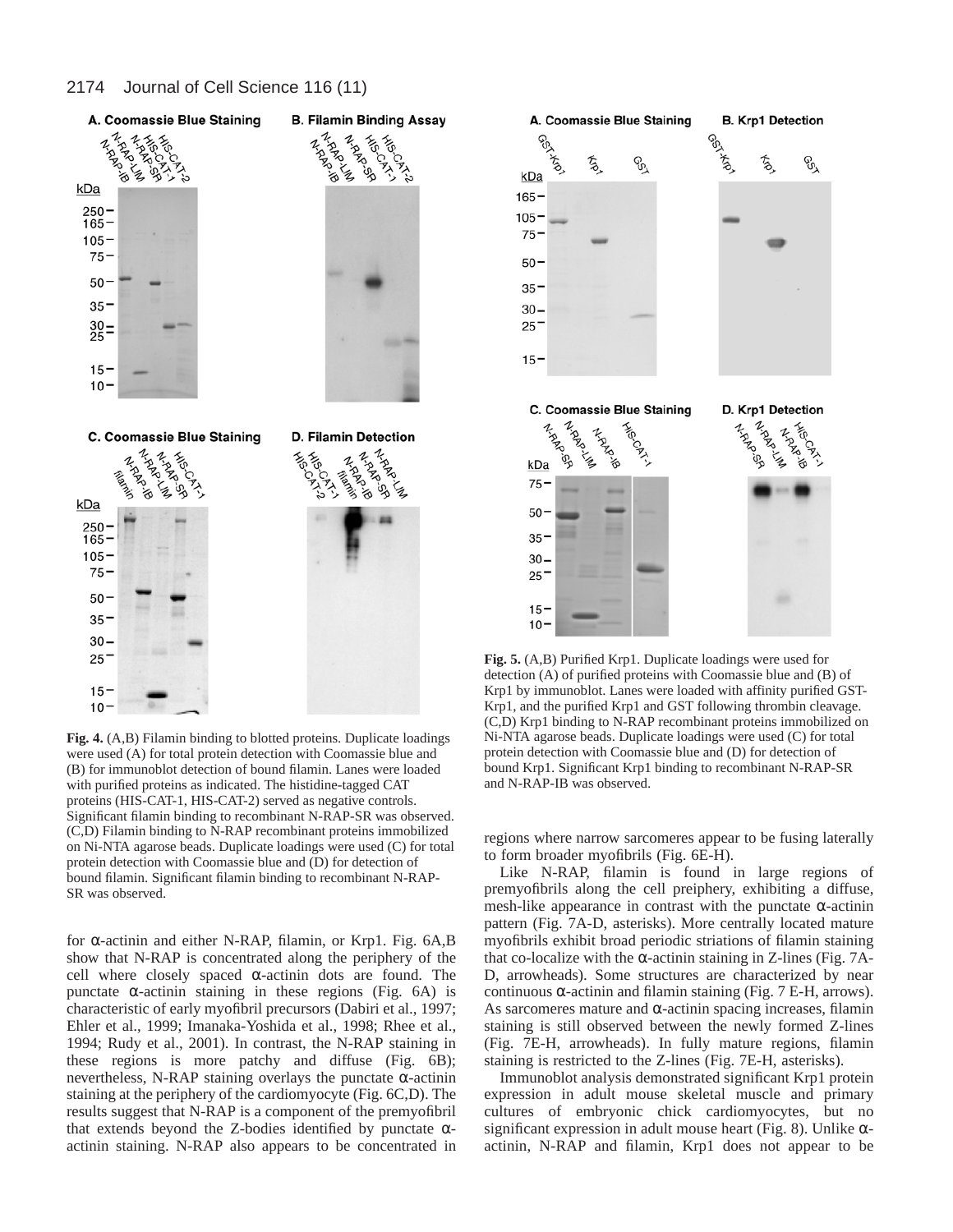localized in the early peripheral myofibril precursors in cultured chick cardiomyocytes. Fig. 9A illustrates a cardiomyocyte with peripheral punctate  $\alpha$ -actinin staining as well as more centrally located mature striations of α-actinin. In this cell, Krp1 staining is diffusely distributed in the central region. In more mature cells, Krp1 staining is often seen outlining the periphery of longitudinally oriented myofibrils (Fig. 9B-D). At high magnification, Krp1 staining is often punctate and periodic, exhibiting spacings from 0.5 to 1.0 µm (Fig. 9E, arrowheads). Krp1 is often localized near narrow myofibrils that appear to be fusing laterally with more mature striations (Fig. 9E, arrows). The example in Fig. 9E shows Krp1 staining in the region where the myofibrils appear to be fusing laterally (arrows), but not in a region of the same myofibril that appears to have already undergone this fusion process (asterisk).



## **Discussion**

#### New N-RAP binding partners

The results of the two-hyrid screen and in vitro binding assays are summarized in Table 1. An N-RAP bait construct containing the LIM domain, the IB region and the super repeats specifically identified multiple clones encoding filamin-2 (Thompson et al., 2000; van der Ven et al., 2000b; Xie et al., 1998), Krp1 (Spence et al., 2000; Taylor et al., 1998), and  $\alpha$ -actinin-3 (Beggs et al., 1992; Mills et al., 2001) as binding partners. In vitro binding studies with recombinant N-RAP domains identified the super repeats as the filamin-binding region of N-RAP, the super repeats and the IB region as Krp1-binding regions, and the IB region and the LIM domain as the α-actinin-binding regions.

Although we tested rabbit muscle  $\alpha$ -actinin, rat Krp1, and chicken gizzard filamin for binding to mouse N-RAP, the

> proteins used are highly conserved between species. For example, the muscle isoforms of  $\alpha$ -actinin,  $\alpha$ -actinin-2 and  $\alpha$ -actinin-3, are functionally redundant (Mills et al., 2001), and are 98% conserved from mice to humans (GenBank accession numbers P35609, Q9JI91, AAC62512, and Q08043). Likewise, rat and human Krp1 are 97% conserved (Spence et al., 2000) (GenBank accession numbers Q9ER30 and O60662). Finally, filamin is encoded by a highly conserved multigene family (van der Flier and Sonnenberg, 2001), and chicken gizzard filamin is 79% similar to human filamin-2 (GenBank accession numbers BAB63943 and AAF80245). Taken together, our results show that  $\alpha$ actinin, Krp1 and filamin can bind specific regions of N-RAP in vitro as well as in a living eukaryotic cell.

> α-actinin is the major component of muscle Z-lines (Stromer, 1995), and one of the earliest components to be organized during myofibril assembly (Carroll et al., 2001; Carroll and Horowits, 2000; Dabiri et al., 1997; Ehler et al., 1999; Imanaka-Yoshida et al., 1998; Rhee et al., 1994). It is encoded by a multigene family, and the two isoforms  $\alpha$ -actinin-2 and  $\alpha$ -actinin-3 are expressed in striated muscle (Mills et al., 2001). Previously, we had shown that N-RAP co-purifies with intercalated disk fractions from adult mouse heart that are enriched for N-cadherin and contain α-actinin, but from which actin and myosin have been extracted (Zhang et al., 2001). We also showed that  $\alpha$ -actinin bound both the N-RAP LIM domain and the IB region in a blot overlay assay (Zhang et al., 2001), in agreement with the results of the Ni-NTA magnetic beads assay presented here. In cultured chick cardiomyocytes, αactinin and N-RAP are concentrated in the earliest

**Fig. 6.** Cultured embryonic chick cardiomyocytes doublestained for  $(A,E)$   $\alpha$ -actinin and  $(B,F)$  N-RAP. (C,G) Composite images show both α-actinin staining in red and N-RAP staining in green. (D,H) The multiplied products of the red and green channels emphasize regions containing both N-RAP and α-actinin fluorescence intensity. (A-D) Arrowheads are adjacent to peripheral regions of punctate α-actinin staining that are characteristic of premyofibrils forming near the cell membrane. N-RAP is found in these regions, but is not confined to the  $\alpha$ -actinin dots. (E-H) N-RAP is also concentrated in areas where more mature sarcomeres appear to be fusing laterally (arrows).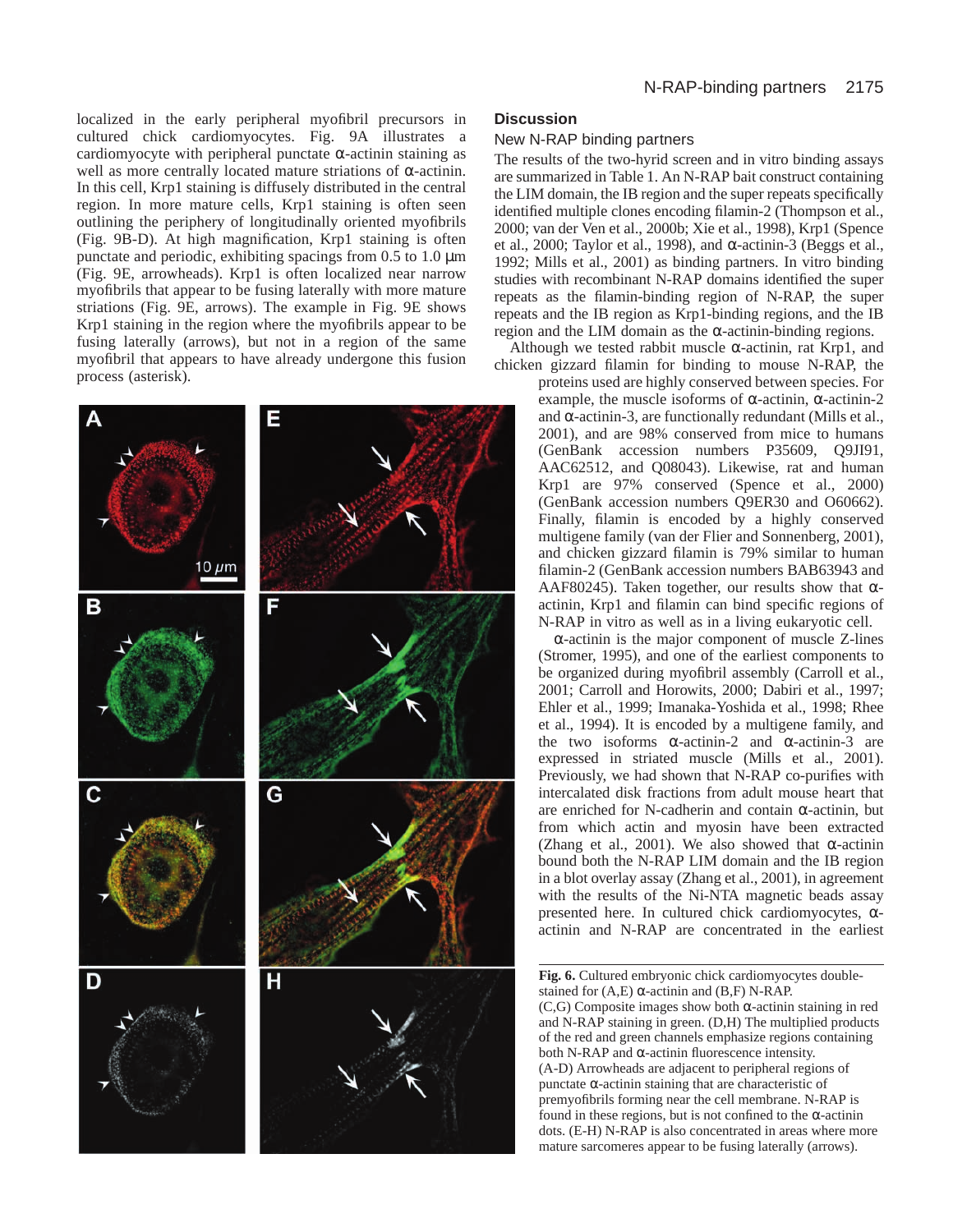myofibril precursors that form near the membrane, as well as in more centrally located nascent myofibrils that exhibit almost



**Fig. 7.** Cultured embryonic chick cardiomyocytes double-stained for (A,E)  $\alpha$ -actinin and (B,F) filamin. Composite images (C,G) show both  $\alpha$ -actinin staining in red and filamin staining in green. (D,H) The multiplied products of the red and green channels emphasize regions containing both filamin and α-actinin fluorescence intensity. (A-D) Large regions of premyofibrils are characterized by punctate  $\alpha$ -actinin staining along the cell preiphery (asterisks); filamin staining exhibits a more diffuse, mesh-like appearance in these regions. More centrally located mature myofibrils exhibit broad periodic striations of filamin staining that co-localize with the  $\alpha$ -actinin staining in Z-lines (arrowheads). (E-H) Some myofibril precursors are characterized by near continuous  $\alpha$ -actinin and filamin staining (arrows). As sarcomeres mature and α-actinin spacing increases, filamin staining is still observed between the newly formed Z-lines (arrowheads). In fully mature regions, filamin staining is restricted to the Z-lines (asterisks).

continuous α-actinin staining (Carroll and Horowits, 2000). In addition, a GFP-tagged N-RAP-IB construct targets to Z-lines (Carroll et al., 2001). Finally, overexpression of GFP tagged N-RAP-IB inhibits myofibril assembly (Carroll et al., 2001). Taken together, the results indicate that the interaction between N-RAP and α-actinin occurs in living cells and is critical for initiating myofibril assembly.

Filamin is also encoded by a multigene family (van der Flier and Sonnenberg, 2001). The predominant striated muscle form is filamin-2, also called filamin-C and gamma-filamin (Thompson et al., 2000; van der Ven et al., 2000b; Xie et al., 1998). As illustrated in Fig. 2, filamin contains an N-terminal actin-binding region followed by a series of 24 Ig repeats; the muscle form also contains one hinge region between repeats 23 and 24. Our yeast two-hybrid results show that N-RAP binds the C-terminal region of filamin that includes the last five repeats and the hinge region (Fig. 2); however, these results do not exclude the possibility that N-RAP binds elsewhere in the filamin molecule as well. We mapped filamin binding to the N-RAP super repeats in vitro. Filamin is found at the Z-lines in mature myofibrils (Bechtel, 1979; Koteliansky et al., 1985; Price et al., 1994; Thompson et al., 2000; van der Ven et al., 2000a; van der Ven et al., 2000b), as well as at the intercalated disks in cardiac tissue and the myotendinous junctions of skeletal muscle (Bechtel, 1979; Koteliansky et al., 1985; van der Ven et al., 2000a). It is also found at the cell periphery, where it is thought to interact with the transmembrane sarcoglycans present in dystrophin-associated complexes (Thompson et al., 2000). As with N-RAP, we observed that filamin co-localizes with premyofibrils and non-striated nascent myofibrils during myofibril assembly (Fig. 7), in agreement with previous findings (van der Ven et al., 2000a). Although exogenous filamin incorporates into assembling Z-bodies as well as mature Z-bands in living cardiomyocytes (Mittal et al., 1987), we found that  $\alpha$ -



**Fig. 8.** Krp1 expression in mouse muscle and chick cardiomyocytes. Duplicate loadings were used (left) for detection of total proteins with coomassie blue and (right) of Krp1 by immunoblot. Lanes were loaded with total homogenates from mouse skeletal muscle (M) and heart (H), as well as lystates from cultured embryonic chick cardiomyocytes (C). The Krp1 antibody specifically detects a 68 kDa band in mouse skeletal muscle and chick cardiomyocytes, but no Krp1 is detected in mouse heart tissue.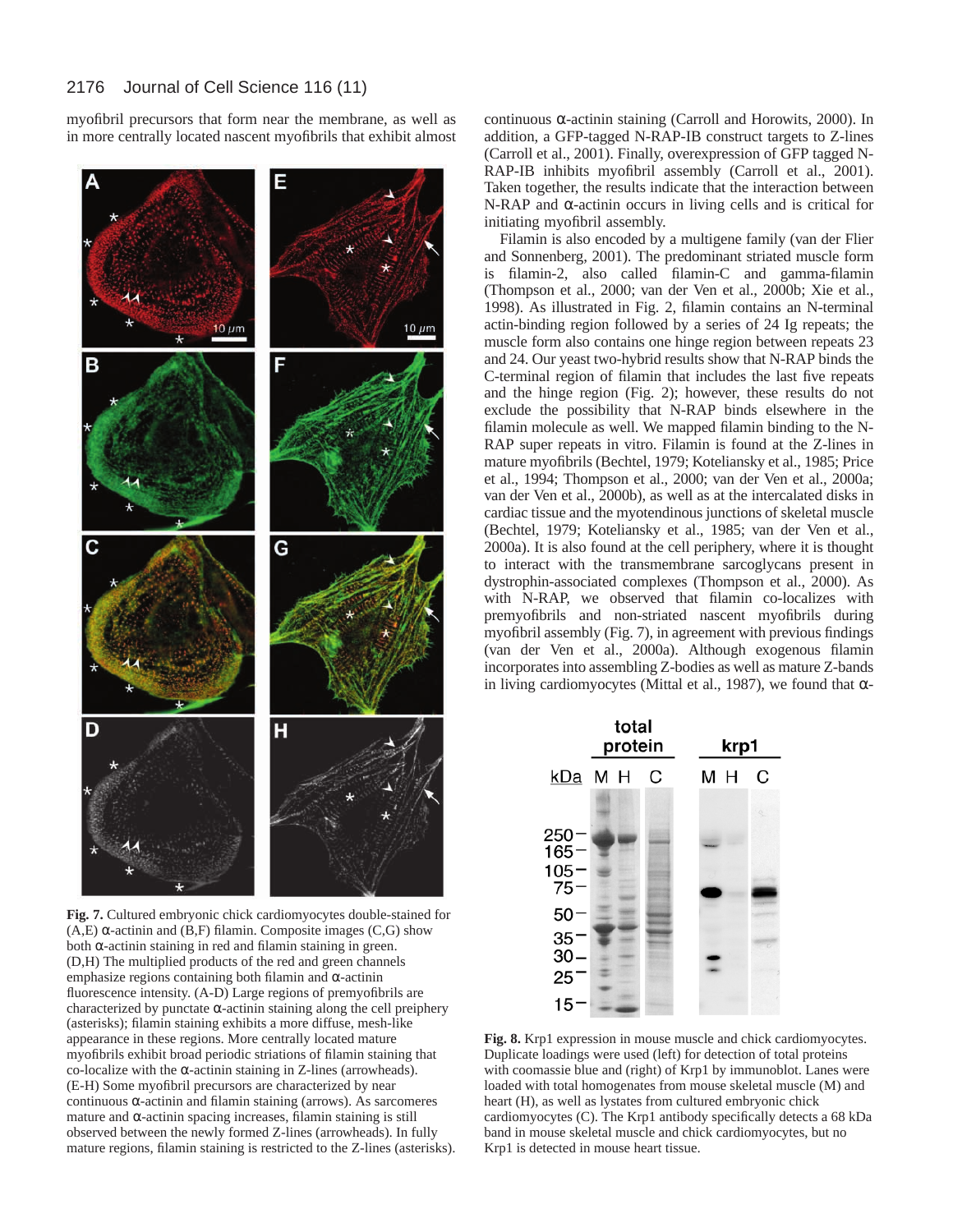

**Fig. 9.** Cultured embryonic chick cardiomyocytes double-stained for α-actinin (red) and Krp1 (green). (A) Krp1 staining is diffuse during early stages of myofibril assembly. (B-D) In more mature cells, Krp1 often outlines the periphery of longitudinally oriented myofibrils (arrows). The boxed area in (D) is shown at higher magnification in (E), and (F) shows the multiplied product of the red and green channels, which emphasizes regions containing both  $\alpha$ actinin and Krp1 fluorescence intensity. (E,F) Krp1 staining is often punctate and periodic, exhibiting spacings from 0.5 to 1.0 µm (arrowheads). This example also shows Krp1 localized near narrow myofibrils that appear to be fusing laterally with more mature striations (arrows), but no Krp1 staining in a region of the same myofibril that appears to have already undergone this fusion process (asterisk).

actinin appears to organize into striations before filamin becomes restricted to the Z-lines (Fig. 7).

Krp1 (kelch related protein 1) (Spence et al., 2000), also called sarcosin (Taylor et al., 1998), is a member of the kelch repeat superfamily of proteins (Adams et al., 2000). It contains five C-terminal kelch repeats as well as an N-terminal BTB/POZ domain (Spence et al., 2000). The Krp1 transcript is highly expressed in human and rat skeletal muscle (Spence et al., 2000; Taylor et al., 1998), as well as in fibroblasts transformed with FBR murine sarcoma virus (FBR cells) (Spence et al., 2000). We detected significant levels of Krp1 in embryonic chick cardiomyocytes as well as in adult mouse skeletal muscle, but little or no Krp1 in adult mouse hearts. Many kelch proteins bind actin and modify actin organization

# N-RAP-binding partners 2177

(Adams et al., 2000), and in FBR cells Krp1 is found in pseudopodia at the tips of actin filaments (Spence et al., 2000). We mapped Krp1 binding to the N-RAP super repeats and the N-RAP IB region in vitro. In cultured embryonic chick cardiomyocytes, we found Krp1 at the periphery of mature myofibrils that appeared to be joining laterally with narrow myofibrils (Fig. 9). This lateral fusion process is responsible for transforming myofibril precursors into mature myofibrils with broad Z-lines (Dabiri et al., 1997). The results suggest that Krp1 is involved late in myofibril assembly, and may catalyze the lateral fusion of myofibril precursors.

# Implications for myofibril assembly

Previously, we proposed that N-RAP functions as an organizing center during the first steps of myofibril assembly, with the N-RAP LIM domain targeting to a membrane-associated complex, the N-RAP IB region involved in binding  $\alpha$ -actinin, and the N-RAP super repeats promoting actin polymerization and appropriate integration with  $\alpha$ -actinin (Carroll et al., 2001). This model is strongly supported by more recent work showing that overexpression of an N-RAP deletion mutant that is missing the super repeats disrupts actin assembly while permitting normal Zline assembly (Carroll et al., 2002). However, details regarding essential steps before and after these key events remain to be elucidated.

Importantly, the identity of the components responsible for tethering the initial premyofibril assembly to the membrane remains unknown. α-Actinin (Figs 6, 7 and 9) (Carroll et al., 2001; Carroll and Horowits, 2000; Dabiri et al., 1997; Ehler et al., 1999; Imanaka-Yoshida et al., 1998; Rhee et al., 1994), N-RAP (Fig. 6) (Carroll and Horowits, 2000), and filamin (Fig. 7) (van der Ven et al., 2000a) are components of the earliest myofibril precursors near

the cell periphery, and their known binding partners identify candidates for the initial integral membrane anchor in myofibril assembly. These candidates include integrins, sarcoglycans, and cadherins:  $\alpha$ -actinin (Otey et al., 1990) and filamin (Goldmann, 2000; Loo et al., 1998; Pfaff et al., 1998) can directly bind the transmembrane β-integrins, whereas N-RAP may link to β-integrins by binding talin (Luo et al., 1999). Muscle filamin can also bind sarcoglycans (Thompson et al., 2000), whereas  $\alpha$ -actinin may be coupled to the transmembrane cadherins through its interaction with catenins (Kemler, 1993; Knudsen et al., 1995; Nieset et al., 1997).

After the initial  $\alpha$ -actinin/actin assembly is formed, the complex moves toward the cell interior, N-RAP leaves the complex, and the structures fuse laterally to form mature Z-

| Table 1. New N-RAP binding partners |  |  |  |
|-------------------------------------|--|--|--|
|-------------------------------------|--|--|--|

|                   | Two-hybrid screen | In vitro binding assay |                          |                          |  |
|-------------------|-------------------|------------------------|--------------------------|--------------------------|--|
| Binding partner   | # Clones          | N-RAP-SR               | N-RAP-IB                 | N-RAP-LIM                |  |
| Filamin           |                   |                        | $\overline{\phantom{0}}$ | $\overline{\phantom{0}}$ |  |
| Krp1 (Sarcosin)   |                   |                        |                          | $\overline{\phantom{m}}$ |  |
| $\alpha$ -Actinin |                   | -                      |                          |                          |  |